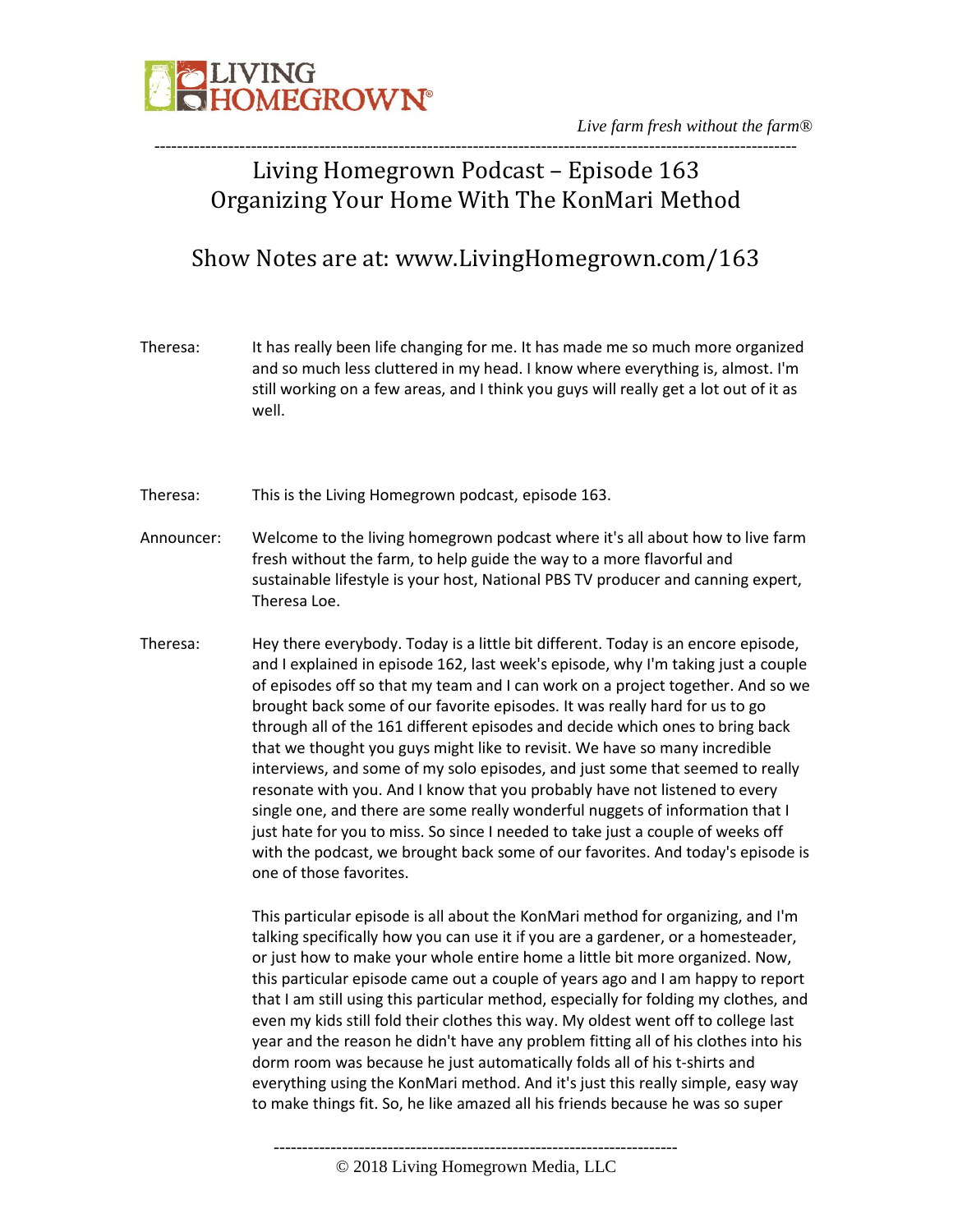

organized and it actually, it wasn't that like I drilled it into his head, he really liked using this method so he just did it automatically.

-----------------------------------------------------------------------------------------------------------------

Anyway, even though this is an encore episode, we still have fresh show notes for you with the latest links and all of the important information. So to get to the show notes, just go to livinghomegrown.com/163. We'll have everything talked about will be in this new set of show notes, including the transcript for today's episode. So with that, let's dive into this encore episode all about the KonMari method.

Hey there everybody, and welcome to the Living Homegrown podcast. I'm your host, Theresa Loe. This podcast is where we talk about living farm fresh without a farm. And that's through artisan food crafts, like canning, preserving, and even fermenting, small space food growing, backyard critter keeping everything from chickens to goats, and just living a more sustainable lifestyle. If you'd like to learn more about any of these topics or my online canning courses, just visit my website, livinghomegrown.com.

Today's episode is about organizing your homestead and I'm specifically talking about using the KonMari method of organization for your homesteading organization. And you may have heard about this method, it's been a really big buzz the last couple months. Actually since the beginning of the year it's just taken off, and I'm seeing pictures on Pinterest, and I was hearing about it in all the newspapers, and magazines, and on television, and there were YouTube videos, and I was like, "Oh my gosh, what is this?"

And it was right at the beginning of the year that this craze started. And I guess everyone was starting their new year's resolutions and cleaning out their closets, and to be honest, when I first heard about this particular way of organizing your home, I right off the bat decided it was not for me. It just seemed a little extreme. It seemed too minimalistic. And as I was hearing different parts of the way you're supposed to organize, it just seemed a little hokey. So my first reaction was, "Nope, that's not for me." But I have to tell you that as I started to hear more and more people, including some of my friends who were starting to use this type of organization in their homes, and they were calling it life changing, it kind of sparked my interest. And I decided I needed to see what all the fuss was about.

Now, what I'm talking about is this book called The Life Changing Magic of Tidying Up. The subtitle is The Japanese Art of Decluttering and Organizing, and the book is written by a woman. If you read the name in English, it looks like Marie Kondo. But I believe the way that she pronounces her name is Marie Kondo, and her nickname is KonMari, and that's where the KonMari method comes about. That's where that name comes from. So, if you hear KonMari method or the art of tidying, that is what people are talking about. They're

© 2018 Living Homegrown Media, LLC

-----------------------------------------------------------------------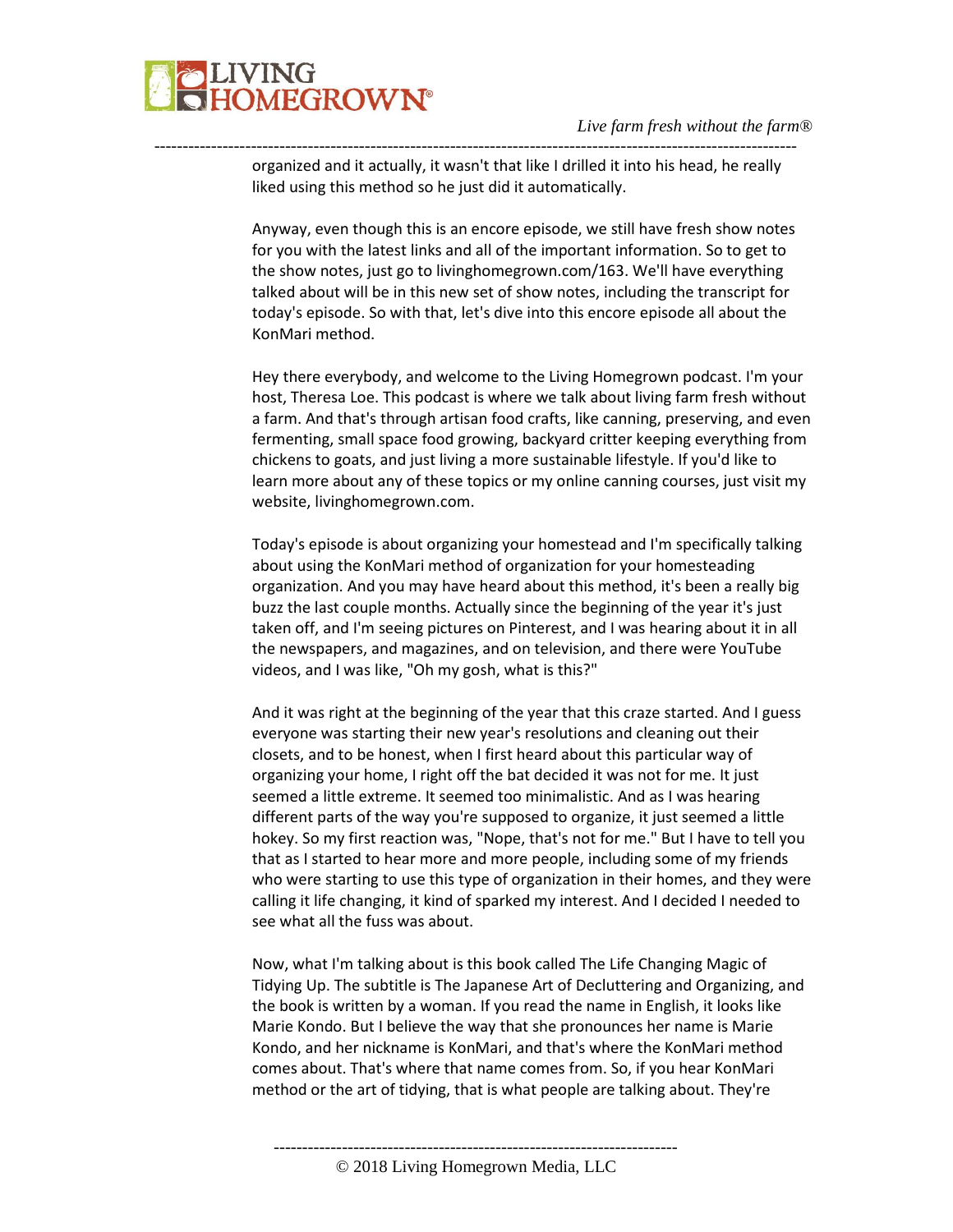

talking about this book, and millions of copies of this book have been sold. You can read the entire book in a day. It's a very simple, very easy reading. I got mine as an audio book, so I was listening as I was flying and I'm traveling, and then apply to everything as I got home. And I have to tell you once you start applying some of these things, it really is life changing.

-----------------------------------------------------------------------------------------------------------------

It was for me. And no, I'm not an affiliate of anything, I'm not trying to sell you the book or anything like that. I just wanted to make the topic of today's podcast be about how I have taken those methods of how I have organized my closets, and my clothes, and I am now applying them to all different aspects of my life. So that means I am organizing my kitchen, and my homesteading supplies, and my gardening supplies using this same method and it really has been life changing for me. It makes my life simpler. It's about bringing more joy and happiness into your life by not having the clutter in your brain, or the clutter in your closets. And you know it's funny, I talked about being very organized when you're canning in another podcast episode. It was podcast episode number 10, and I'll have a link to that in the show notes. And I have written about organizing all of your canning equipment, and it kind of related to what I had learned from using this KonMari method in my house.

Those two posts, the podcast and the post about organizing, were extremely popular, so it does seem that everybody wants to be a little bit more organized and wants to streamline their time. And by being organized you do streamline your time. And so in today's podcast I'm going to explain what the heck this organizing craze is, exactly what the KonMari method is and how it works, and the basic principles. And explain how I use it now, both in my home and in my home steadying organization. And I have to say I'm still a work in progress. I'm still working on different areas of my home, in no way is my home perfectly organized yet, and it takes months and months to really get into every nook and cranny of your home. You will find things everywhere stuffed in corners, but as you kind of embrace this whole philosophy, it gets easier and easier, and faster and faster. At least that's the way it has been for me.

My first test run of doing this type of organization was when I was organizing my clothes. That's really how she tells you to start, is you start with your clothes, because that's one of the easiest things to organize. You don't have as much emotional attachment to your clothes as you might when you start trying to organize and go through your momentous. So, I started with my clothes and I was so head over heels happy with the results when I finished. I have not backtracked. I have not gone back to my old ways at all. And you know how you might go and organize a closet, and then three weeks later you open up that closet and you've kind of reverted back? It's starting to look disorganized again. Well, when you use this method, everything is so streamlined that you really do not find yourself going back. At least I haven't.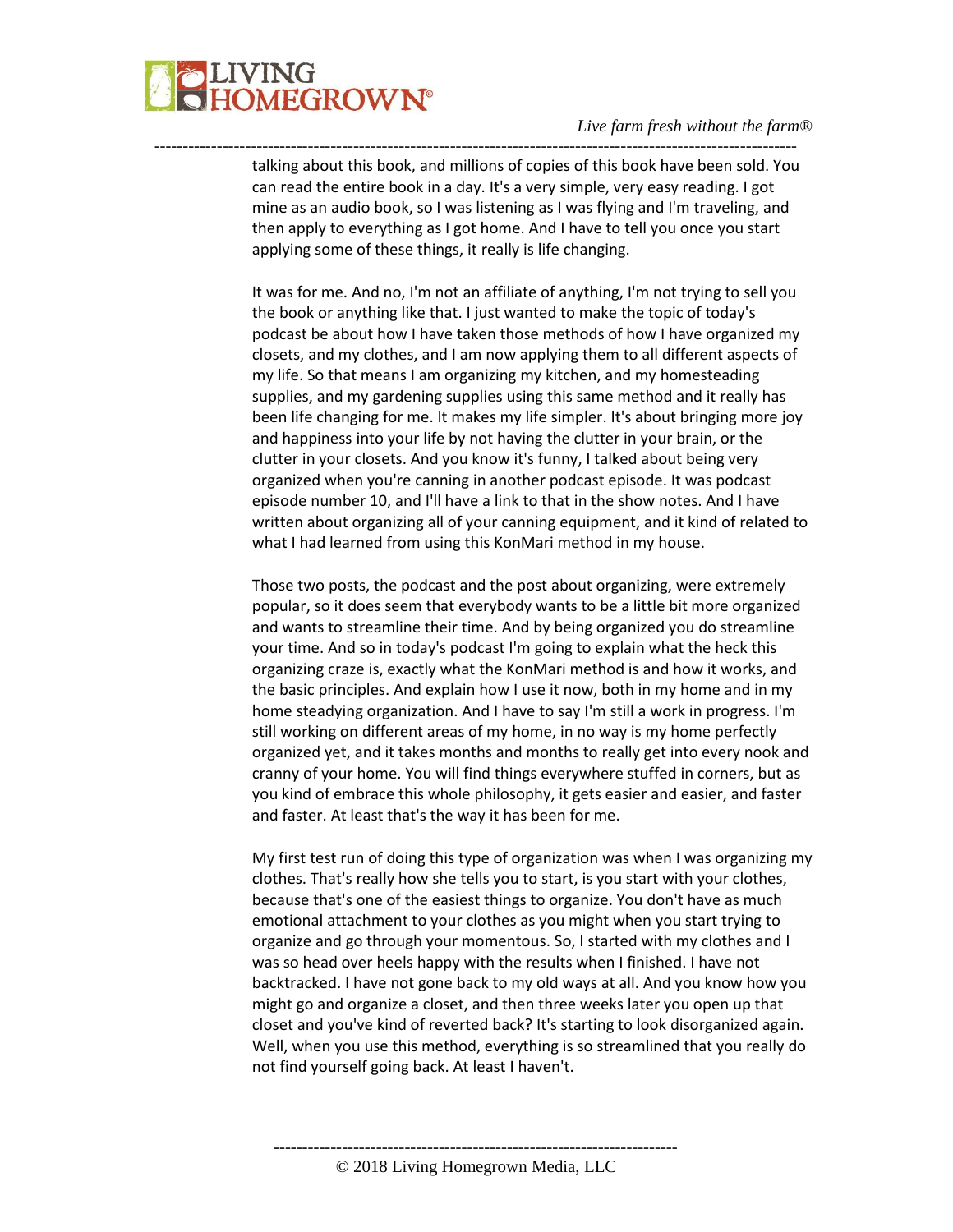

So with all that said, let me dive into what exactly is this KonMari method of organization. I think that if I were to try and sum up in just a few sentences, what is different about this method? It's that whereas most times you open up a closet to organize it and you just are looking at what to pull out or what to discard, the way she makes you organize is you take everything out and you work on one category at a time. Like for instance, clothes. You take all of your clothes from everywhere in the house, not just that one closet, and then you decide what to put back. And doing it that way makes a huge difference. The other part of the philosophy that was the life changing part is that you're only supposed to put back or keep what brings you joy or happiness, and that was where it was a little touchy feely. You know, a little over the top for me when I was first reading about this.

-----------------------------------------------------------------------------------------------------------------

However, as you start to read the book and You understand the whole bigger picture, you do end up with a lot more happiness at the end. Because you don't have the clutter, you don't have the guilt of things that you maybe spent too much money on that you never use. Or something that was given to you that you don't really want, but you feel like you have to hold onto it. There's all these negative associations with a lot of that stuff, and the clutter alone can be very, very stressful. So, when you only keep things that you love, or the way she says it, "Things that spark joy and happiness in you. When you open up your closet, you see all your favorite things, and that was the part, when I first heard that, I was like, "Well, that's impossible because there's things you have to have."

Well, yes, there are things that you have to have and that's where I kind of pull in the philosophy of I either keep something because it sparks joy or as beautiful, or I keep it because it is extremely useful and I have to have it. So, it actually does create joy because I need to use it. I'll get more into that when I talk about the canning equipment and how you can apply this there. But that's the gist of this philosophy, and that's where it's different from any other organizational tool or any other way that you might have tried to organize a closet. So, what I'm going to do is talk about four major points of how you apply this organization to your home, and how you can apply it to your canning, and you're gardening equipment, all of that stuff.

First of all, you will be organizing things by category, not by location. In other words, you don't open up a closet and say, "Oh, I'm going to organize the closet today." Instead you pick a category like clothes, or books, or movie tapes, or something like that, and you organize that one category all at once. Every single item in your entire household that falls into that category has to be pulled out and you organize it all at once.

Now, the reason this is so brilliant is that when you organize clothes, for example, you might only organize a little section of your closet, but you might have some other clothes in another area of the house. And you actually have duplicates or things that you really just don't need anymore, so you're really

-----------------------------------------------------------------------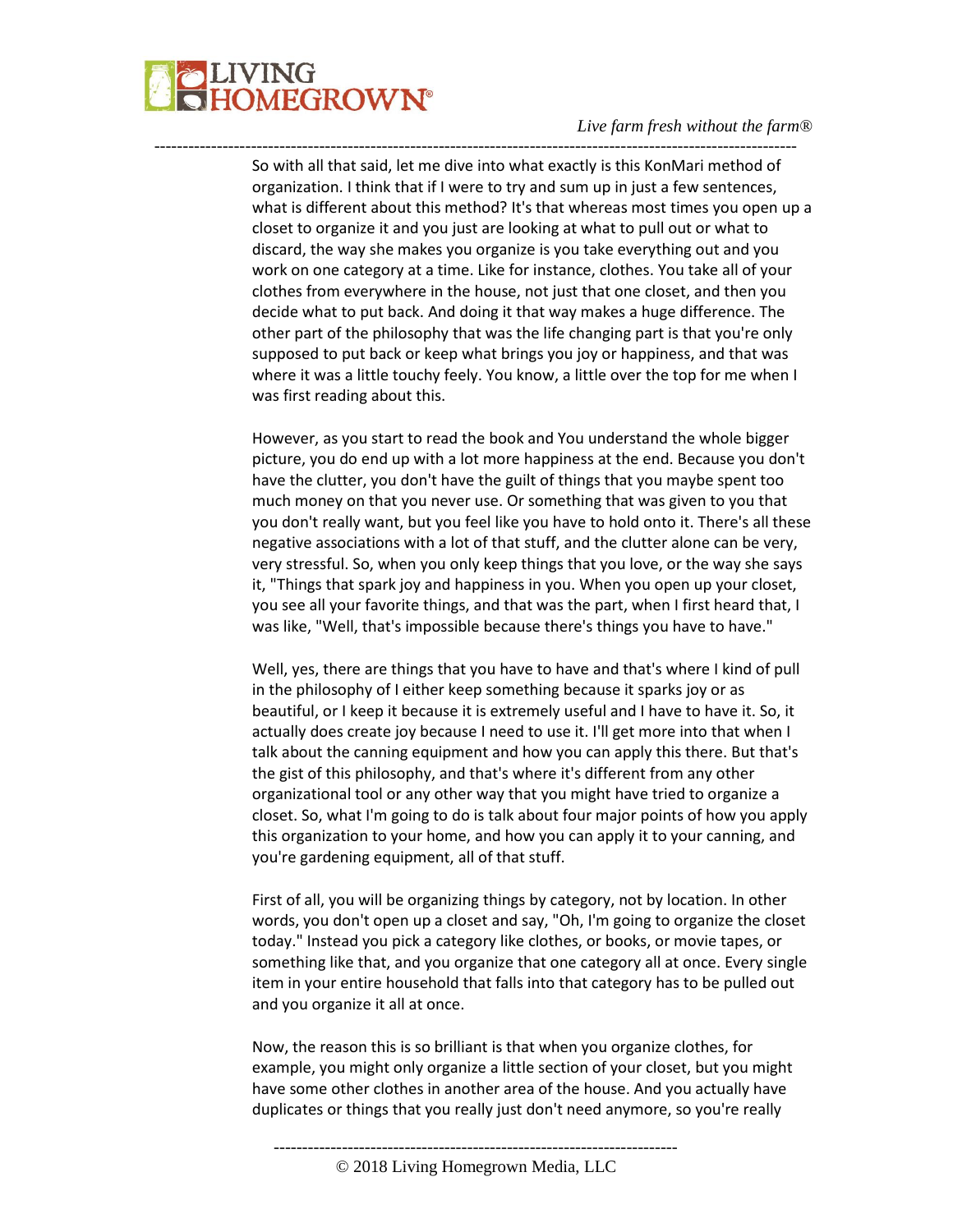

only doing it in little bits and spurts and that just doesn't ever work. At least it never worked for me. So, the way it works with this method is you take all of your clothes, every single piece of clothing you have in the entire house and you dump it on the floor. And I know that sounds crazy, but you dump it on the floor so you have everything all in one room in one place.

-----------------------------------------------------------------------------------------------------------------

Now, after you get over the initial shock at the sheer volume of clothing that you have, because I know it was a shocker to me. I am not at all into fashion. I just, I wear more for comfort than anything else, and I was shocked at how many pieces of clothing I had when I put it all on the floor. So, step one is to organize by category and step two is to dump it on the floor. And step three is to pick up every single item of clothing and see how it makes you feel. Now, when I first heard that, I thought, "Okay, that's a little nutty. That's very, very nutty," but trust me, if you go with this, it really, really makes all of the decision making so much easier. The idea is that you only want to pick what you were going to keep, not what you're going to throw away, and you only want to keep items that bring you joy.

Now, you're probably already thinking in your head, "Well, what about the items that may be don't bring me joy, but that I have to have?" Well, the way I worked around that was that I keep things that either bring me joy or are extremely useful and I have to have them. There are some instances where a piece of kitchen equipment perhaps doesn't necessarily bring me joy, but I have to have it, and I'll talk about that in a minute. But back to picking each item up, that's step three. So as you pick up every shirt or every pair of pants, you have to decide, "Does this bring me joy?" And at first you're kind of unsure until you pick up like your favorite pair of blue jeans, and then you know what that feeling is. Like, "Oh yes, these jeans bring me joy. Or this shirt has a very special memory and brings you joy." Then it starts to become a little bit easier.

So as you first get started, you may have several items that you're unsure of, and I started making a pile of 'I'm not sure a pile' and I would go back over that later. But as you start going, there are certain items that you pick up that perhaps were given to you and you've never worn them. You immediately feel guilt because you know they were expensive and someone gave them to you, and you don't want to just discard them. But if you keep them, they don't bring you joy. So what do you do about an item like that? Well, KonMari has a very set way of how to handle things like that. She feels that you should not keep something out of obligation if it does not bring you joy. That you need to acknowledge and be grateful for the fact that someone bought that gift for you, that they took the time, energy, and money to buy that gift for you, to give it to you and be grateful for the gift. But you do not need to keep it out of obligation, because the person who gave it to you would not want you to have resentment, or worry, or guilt every time you see that item.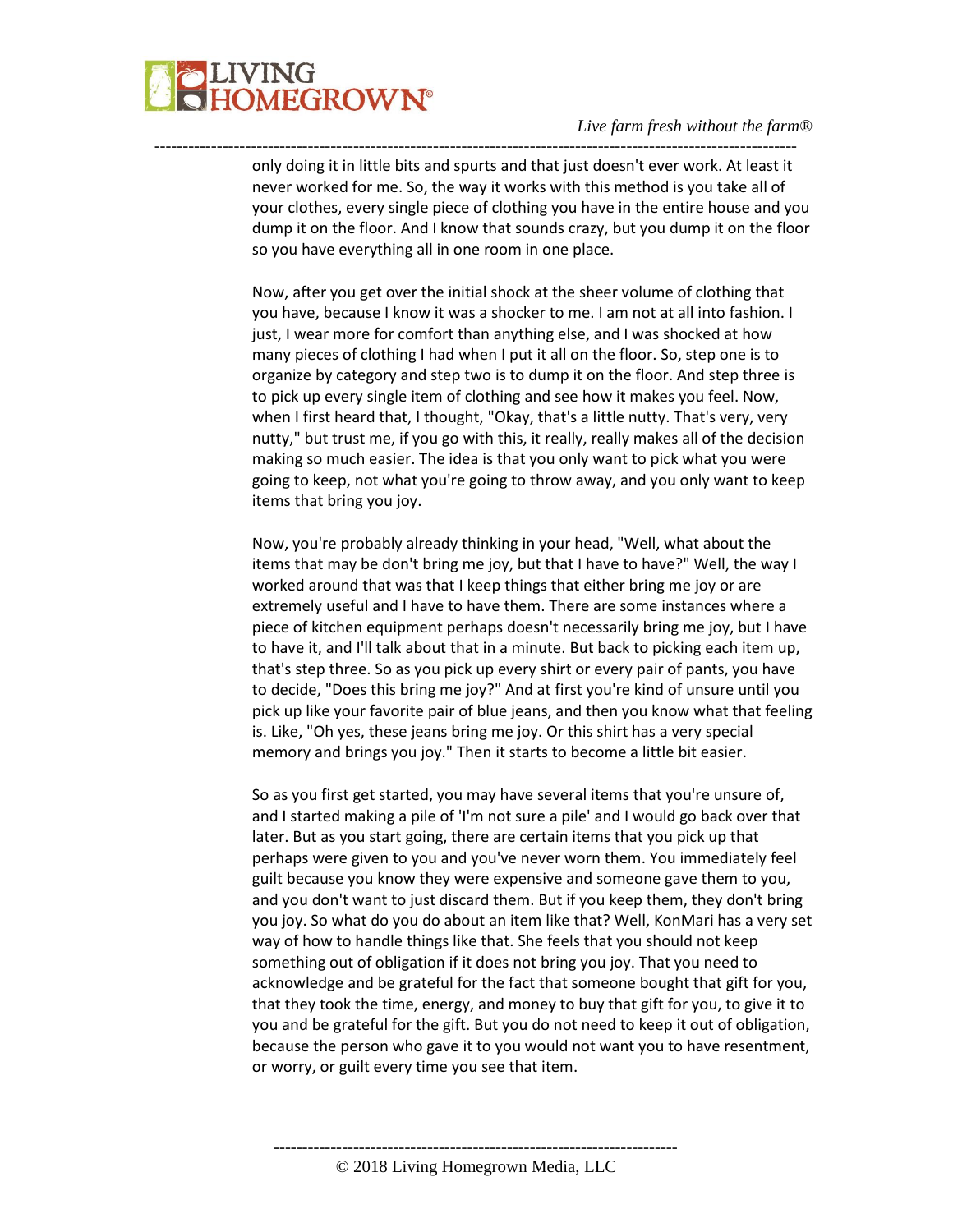

They want you to have happiness in the fact that they gave it to you. And if you don't get happiness from it, then you should pass it on, or give it away, or hand it off so that someone else out in the universe can use that item and get enjoyment from it. Other times you might pick up something like a jacket that was just way too expensive and you never wore it. So every time you pick it up, you have guilt and you're keeping it thinking, "Well, maybe, maybe I'll wear it some day, because you know I spent a lot of money on that." Well, no, you have to let it go because it has too much negative association. If you haven't worn it by now, you're not going to wear it, so it's time to let it go.

-----------------------------------------------------------------------------------------------------------------

So after you have picked your category, you've taken everything and put it into the room. You have picked up every single item and decided if it gives you joy, then the fourth step is to take all the things that you are keeping, all the things that you have chosen that give you joy or are extremely useful and you have to find a home for them. But you will discover that you end up purging or getting rid of so many things that did not give you joy, that you end up having a lot more space. And the idea of putting the things away so that everything has a home is so much easier. That was the life changing part for me. That and the fact that all of this clutter was out of my house, and it seemed to free my thinking, and when I would open up my closets, it really bring me joy and it was so much more peaceful and less stressful. That was the life changing part for me.

Now, the way that I have been applying this same philosophy of sorting by category and only picking things that bring joy, and giving everything a home. The way I have been applying that to my homesteading and gardening supplies is I follow the exact same philosophy. So for instance, in my kitchen and in my garage I gathered together all of, let's say, my canning supplies, all my canning jars. And when you put all of your jars in one room and you start realizing, "You know, I had some jars that were chipped. I had some canning rings that were rusty. I had a whole bunch of vintage jars that were just packed away that I wasn't using it all that I just adored." Those definitely brought me joy and I wasn't using them.

When I put all of these canning jars and all my cannon supplies in one room, I actually covered my whole living room with all my canning supplies. It forces you to see where perhaps you have spent way too much money on certain sized jars, for example, or where you need to buy more. And in the case of what brings you joy? Well, I definitely realized that I had a lot of rusty rings, a lot of canning jar rings that were rusty, and those rusty rings do not bring me joy. So, I was cleaning out all of the rusty rings, and having all the new rings, and when it came to my canning equipment, you know my canners, my pressure canner and my water bath canner, they absolutely do bring me joy. So that was a no brainer.

----------------------------------------------------------------------- © 2018 Living Homegrown Media, LLC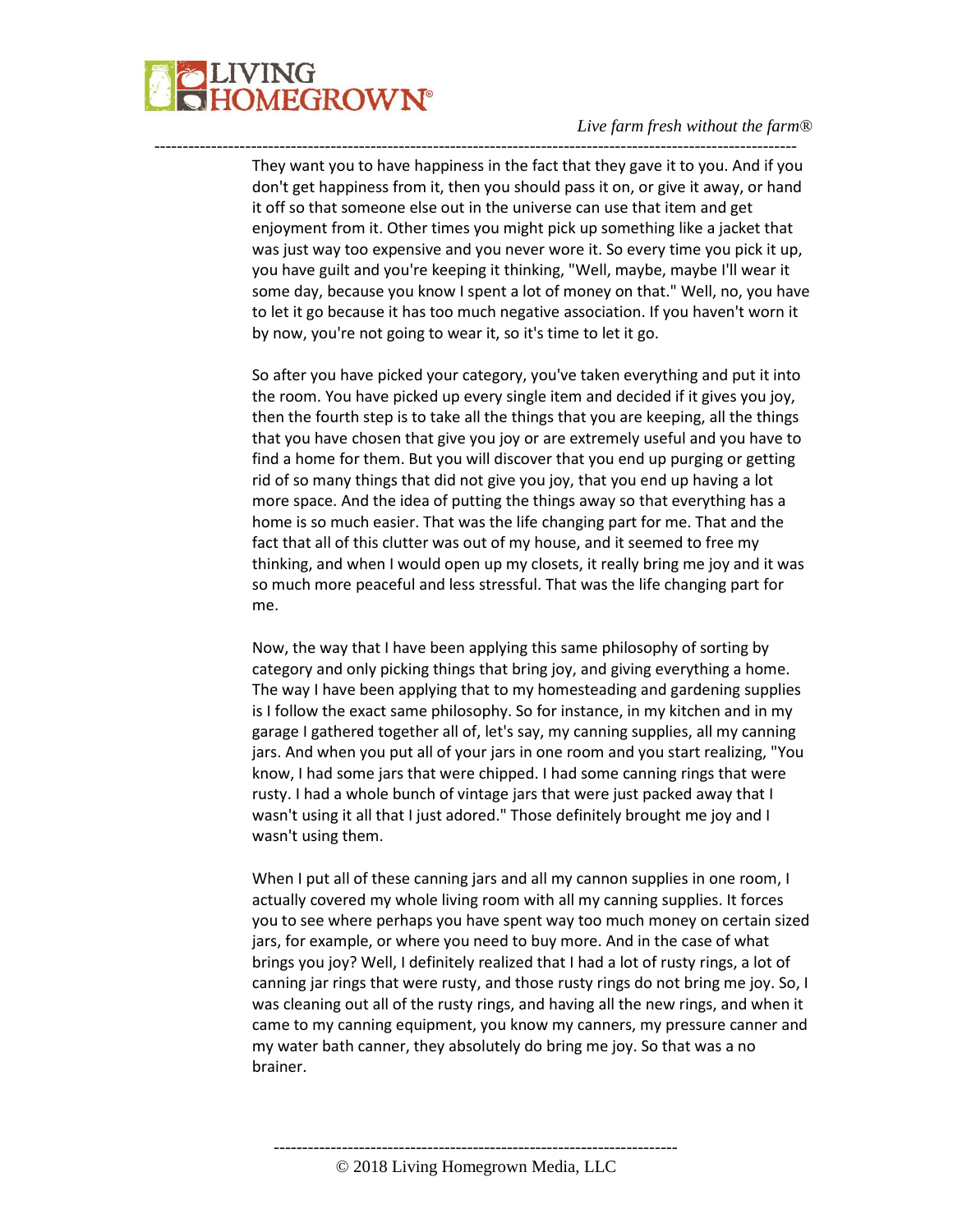

But I also had some pots and pans that I use with canning that were beat up, that were ugly, that really didn't serve their purpose anymore. I didn't really use them. I was actually using other things, and so I had duplicates. But the real eyeopener for me was the vintage jars that I had all over my house. Now, I love to collect old blue vintage canning jars, and some of the old wire bail jars, and I have them in various places of the house. But most of them were wrapped up and in boxes. I was not using them. I had collected them. I had bought them at garage sales, and I was not enjoying them. I remember when I was in my early 20s and my grandmother knew that I was collecting green jadeite dishes, and she had a couple pieces of jadeite dishes that she gave me to add to my collection.

-----------------------------------------------------------------------------------------------------------------

And she gave me these dishes and I had most of it in boxes, because I was so afraid that the dishes ... You know, they're those green depression glass dishes, I was so afraid that they would get broken in an earthquake. We live in earthquake country in Los Angeles and we had had an earthquake a few years before I started collecting, and I was so paranoid that I kept my collection wrapped up in a box, in boxes, in the garage. So I remember it was months later and my grandmother said to me, "So, how are you liking your green dishes? Don't you just love having breakfast in the morning on your favorite dishes?" And I kind of sat there for a second and I thought, I better does tell her I'm actually not using them. They're all wrapped up. And she just about blew a gasket, because she said, "Well, if you're not going to enjoy the dishes, why bother having them?"

And it was such a shocker when she said that to me, but she was so right. So I immediately pulled all of those dishes out and I started using them for my everyday dishes. And I have used them my entire married life. It was only just recently that we boxed them up and move them up to our farmstead, up in northern California. Otherwise, they have been my everyday dishes for most of my adult life. And did any of them ever get broken? Absolutely. Did I ever drop one or did one get ruined somehow? Absolutely. It happened and I grieved a little bit for each one of those dishes, because they're not easy to replace, but I so got more enjoyment out of using them every day than I did having them boxed up and put away.

So, when I was doing the canning equipment and trying to organize everything using the KonMari method, I realized that my blue vintage jars had spent most of their lives sitting in boxes in my garage, or just sitting tucked away on some shelf. And it made me realize that I needed to start pulling them out and using them more. I was using one blue vintage jar for making my room temperature yogurt. I talk about making yogurt in episode two of this podcast, and it's a yogurt that's made sitting on your countertop. And so I do use one jar for that, but I really wasn't enjoying some of my old larger jars, and this made me realize that I needed to start doing that. Because they bring me tremendous joy and I wanted them out on my countertops and on my shelves. So, now I use my jars

-----------------------------------------------------------------------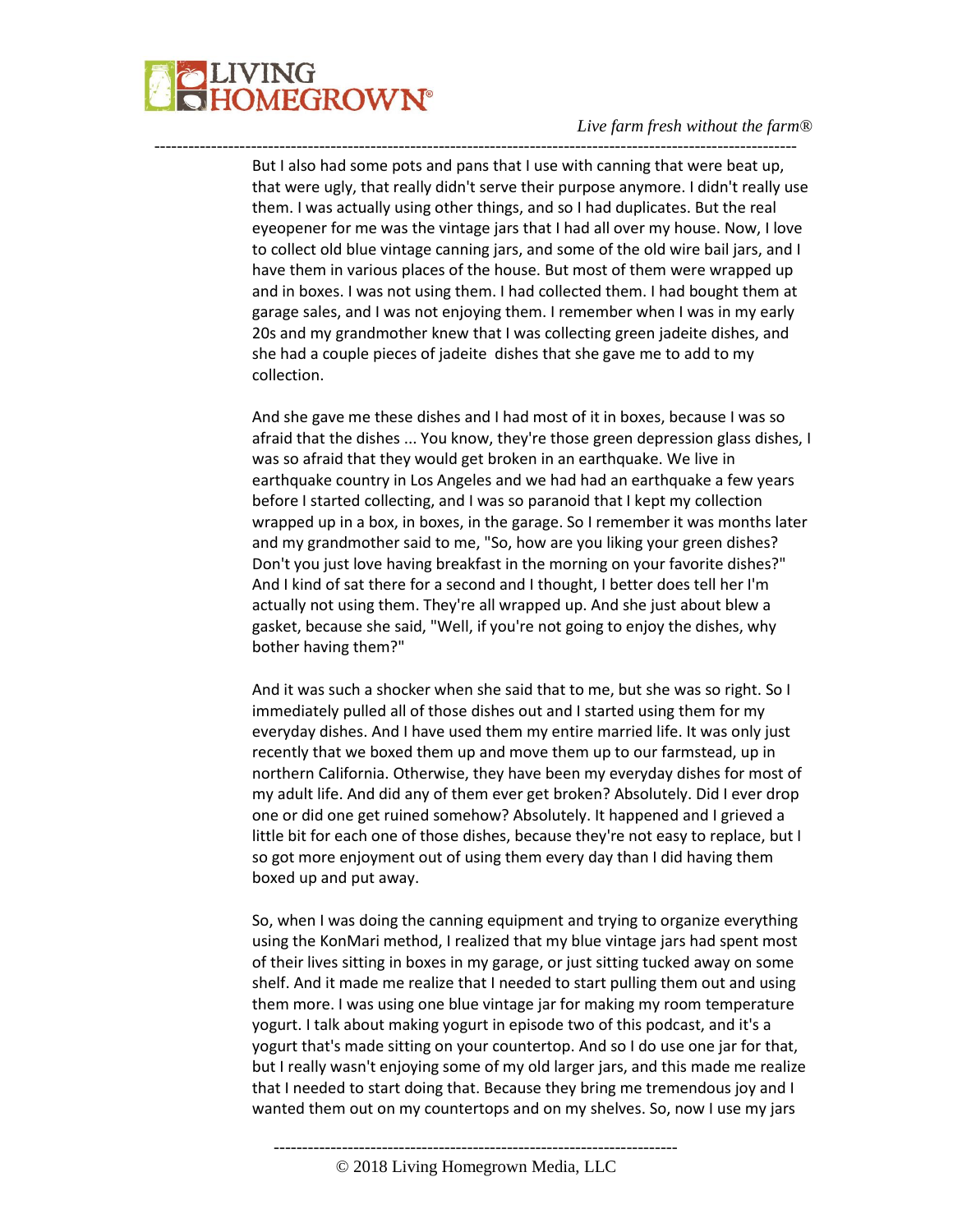

---------------------------------------------------------------------------------------------------------------- for storing my coffee, and my rice, and beans, and things like that, that are just sitting in my pantry. So when I open up my pantry, it's so much more beautiful and I actually enjoy doing that. I get more joy out of those jars.

> Now, in the case of gardening equipment or outdoor equipment, when you're using this method for that, I took all of my gardening tools, and my gardening gloves, and all of that stuff and laid them out on my patio. And it made me realize that I had way too many cultivators, and I had several broken shovels. I don't know why I was keeping the shovels as they were broken. I had a broken rake. I had several items that really I didn't need to be storing. They were taking up space in my tool shed. They were not being useful. They certainly weren't bringing me joy, and it forced me to hone down just the few items that I used all the time, that did bring me joy, that were helpful in the garden. And it made me realize that I needed a few things as well.

So, I use the same philosophy for my gardening equipment, for my gardening gloves. I got rid of any gloves that had holes in them that were worn out. I discovered gloves that had been tucked away into things, and I'm like, "Man, these are fantastic gloves." I get so much more enjoyment actually using them than to have them tucked away in some drawer somewhere.

One of the other things that I discovered I was doing with both canning equipment and gardening equipment, and I also tend to do this just in my kitchen. Is there were items that I perhaps had purchased or had been given to me that I really didn't need yet, but I kept thinking, "Well, maybe I'll keep them in case I ever need them some day." That is not really a good way to use your space of your home. Now, I'm not talking about like you have an extra bag of rice that maybe you'll use some day and you probably will. I'm talking about maybe it's an extra coffee maker that was given to you. You're already have a coffee maker that you're using that works great, and you have this extra one taking up space and you're holding onto it just in case you ever need it.

Well, the amount of space that that extra coffee maker is taking up is wasted space. And I know you feel guilty giving up that coffee maker because, first of all, it was expensive ,or perhaps it was a gift, but it's not bringing you joy and it's just sitting there. But if you put it out into the universe, either by giving it away or selling it at a garage sale, or passing it onto a friend who needs it, somebody else will get joy from that coffee maker. And that was the whole philosophy thing that at first when I first was hearing about this method, I didn't quite get it until I was actually doing that process myself. And then it really allowed you to let go of some things. So there's no reason to store extra duplicates of things unless you are absolutely sure that the first item is going to wear out, and you will actually need the next item in the next few weeks or months.